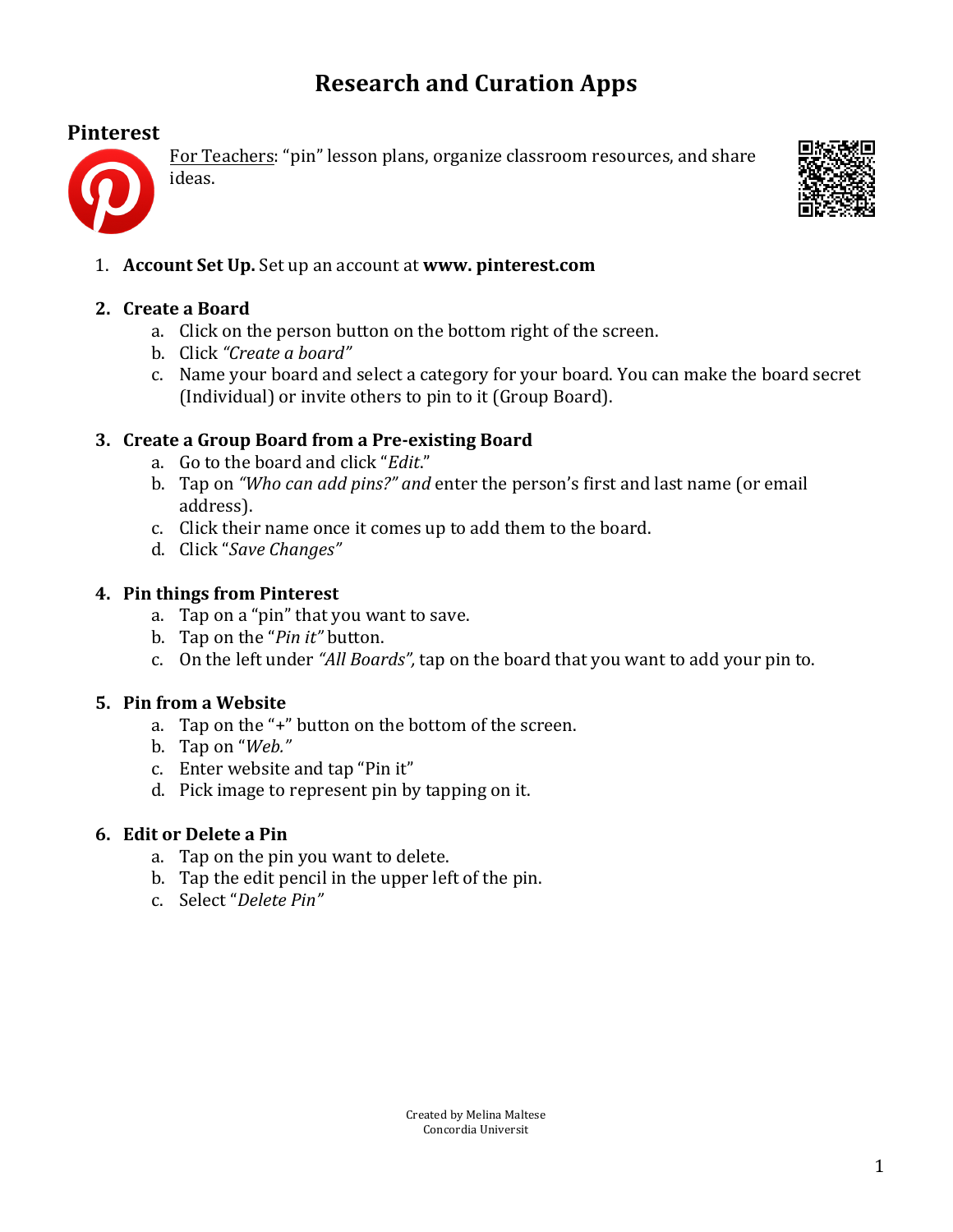# **Padlet**



For Teachers: create padlet walls for students to have discussions or post questions on. Have students share their padlet.

For Students: create virtual bulletin boards to present material in a visually pleasing and interactive way.



# 1. **Account Set Up**

a. Set up an account at **www. padlet.com** 

## 2. **Build a Wall**

- a. From the homepage, click on "*build a wall."*
- b. Click on "*Modify Wall."*



- i. In this section, you can access the following:
	- *Basic info:* Title and Description
	- *Wallpaper:* background picture for wall
	- *Layout*: how posts will appear on wall
	- Privacy: determine who can view and edit wall.
	- *Notifications:* receive emails when someone posts
	- Address: choose your padlet web address
	- *Copy'padlet*
	- *Delete'padlet*

### **3. New Bulletin Post**

- a. Double click anywhere within padlet to create a new bulletin post.
- b. Paste URLs to add images or websites.
- c. Add files from your computer.
- d. Add Microphone or Camera recordings.



## 4. **Edit Wall**

a. Select the "View Notifications" buttons.

#### 5. **Invitations**

- $\blacklozenge$ a. Click on home page.
- Invite friends, coworkers, b. Select the pink "*Invite friends and coworkers*" button.
- c. Enter emails of individuals to share with.

# 6. **Sharing**

- a. Export your Padlet as a PDF, image, or Excel.
- b. Embed your padlet onto a website.
- c. Generate a QR code.